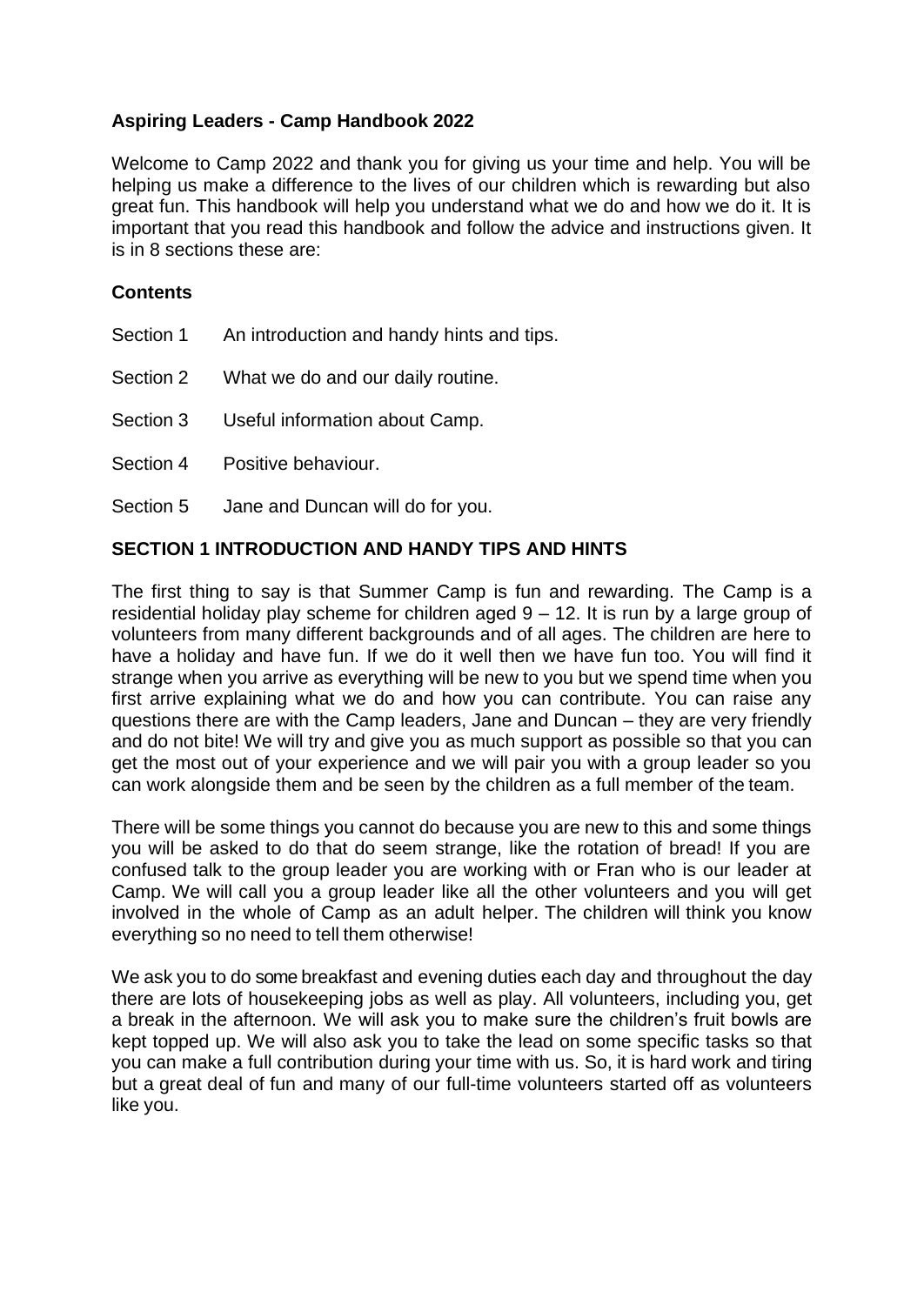# **Handy hints and tips**

- The volunteer team range in age from 15 60 plus. They are all committed to Camp and work hard to make it a success and they will do all they can to make you feel welcome. They have a wide range of interest from sport to music to crosswords and many of them are students or work in education, health or service sectors.
- Please try and talk to people outside of your group so that you can get the most out of your experience. On the first night we organise a group activity so you can get to know lots of people. We also have a very nice a meal on the first night so that we can socialise together. The staff compete throughout the summer to provide the best meal so be prepared.
- It can be very cold at night and during the day particularly if it is windy (and that happens a lot), so make sure that you have some warm clothes. The best day wear (even in the rain) is shorts, T/shirt, warm jumper and trainers/flip flops or wellies/walking boots. Jeans get wet very quickly.
- You will not need a lot of money as we only have a tuck shop.
- You need to bring a sleeping bag. We have roll mats but no pillows or towels. Feel free to bring your own roll mat for extra comfort.
- We do have indoor toilets and showers phew!
- We have sun cream and insect repellent spray lots of bugs unfortunately.
- Food is basic but plentiful and we have a ready supply of pop, fruit, ice pops, crisps and biscuits for all our volunteers.

We hope that you have a really good experience at Camp. Thank you for giving your time to work with us – we really appreciate your commitment to creating a great experience for our children.

### **SECTION 2 – WHAT WE DO AND OUR DAILY ROUTINE**

### **Organising ourselves**

.

There is always one person in overall charge of the site as well as a Director of Fun who organises all the activities The first aider is Gwen supported by Annie. Fran works with those with special needs and the more challenging children. All the volunteers carry a responsibility such as tents, health and safety or leadership of a big game.

### **Team Time**

Team time or circle time takes place at the start of the day and at each mealtime. You and the group leader should use this time as an opportunity to check that all the children in your group have eaten and are not hungry. If children have not eaten and / or refuse to eat this needs to be logged in the incident log so please tell Fran. Also, this is a good time to check that the children in your group have appropriate clothing, have been drinking plenty of water and have sun-cream etc. There are a number of games you can play to help the discussion – your group leader will know these, but take note, so you can lead them if necessary.

### **Mealtimes**

We have a dishwasher so clearing up is done by the volunteers. We ask the children to scrape and stack their pots on the tables.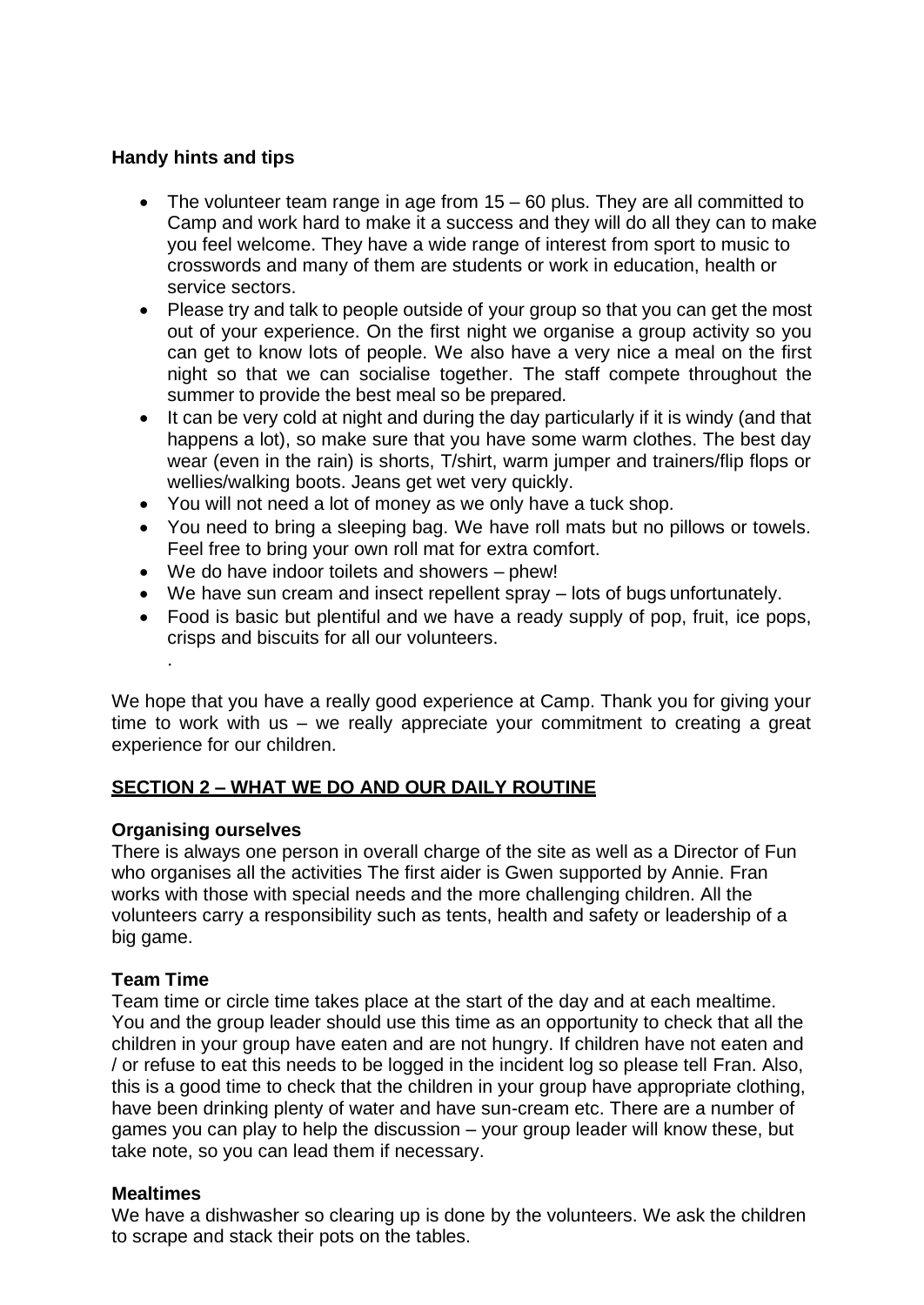#### **Breakfast**

It is a self serve breakfast providing tea, coffee, cereal, toast and fruit. You will be asked to wake the children (by calling outside each tent-do not use loudspeaker system or pans as this wakes the volunteers too) and supervise the hut. A member of the full time volunteers will be working with you in the hut and someone will be supervising the field.

#### **Lunch and Dinner**

This is a hot meal on the first night and at lunchtimes on the second and third day. Group leaders take their group into meals and while waiting hold team time and play games with their group. We do duties around each meal time such as serving, washing up and tidying the camp site.

#### **Snacks**

Fruit is available at all times on a table on the top level, as is water to drink for the children. If the fruit need replenishing, the stores cupboard is at the back of the main hall; the children are allowed as much as they want as long as stocks last so don't worry if you find you're filling it up many times a day. Drinks are available mid- morning and mid-afternoon and biscuits are available in the afternoon as well.

#### **Supper**

Hot chocolate and biscuits. Served in the hut by your good selves except on the last night when they will have pop and snacks at the disco. At the end of supper as the full time volunteers put the children to bed please make sure all the cups are washed and ready for breakfast and set up the self-service table for breakfast too.

#### **Day 1**

Morning - All volunteers meet to plan the Camp and highlight particular issues or problems. The Directors of Fun explain the timetable for activities.

Afternoon - Children arrive luggage is stored in a marquee and the children on the first bus take their medicines to Gwen. When the second bus arrives luggage is stored in the marquee, children are then tented. Volunteers at the tents take the names of the children in each tent and a register is typed up.

Children are then put into groups and group leaders explain Camp. During the next 45 minutes the group will tour the site so that by the end of the 45 mins all children in the group know where the bank, boundaries, tents, tuck-shop, first aid, food (is served), toilets and valuables boxes are. We then play a big game before tea.

Evening – Big game.

#### **Day 2**

Activities morning and afternoon. Water slide after lunch.

Evening – Big Game on the field.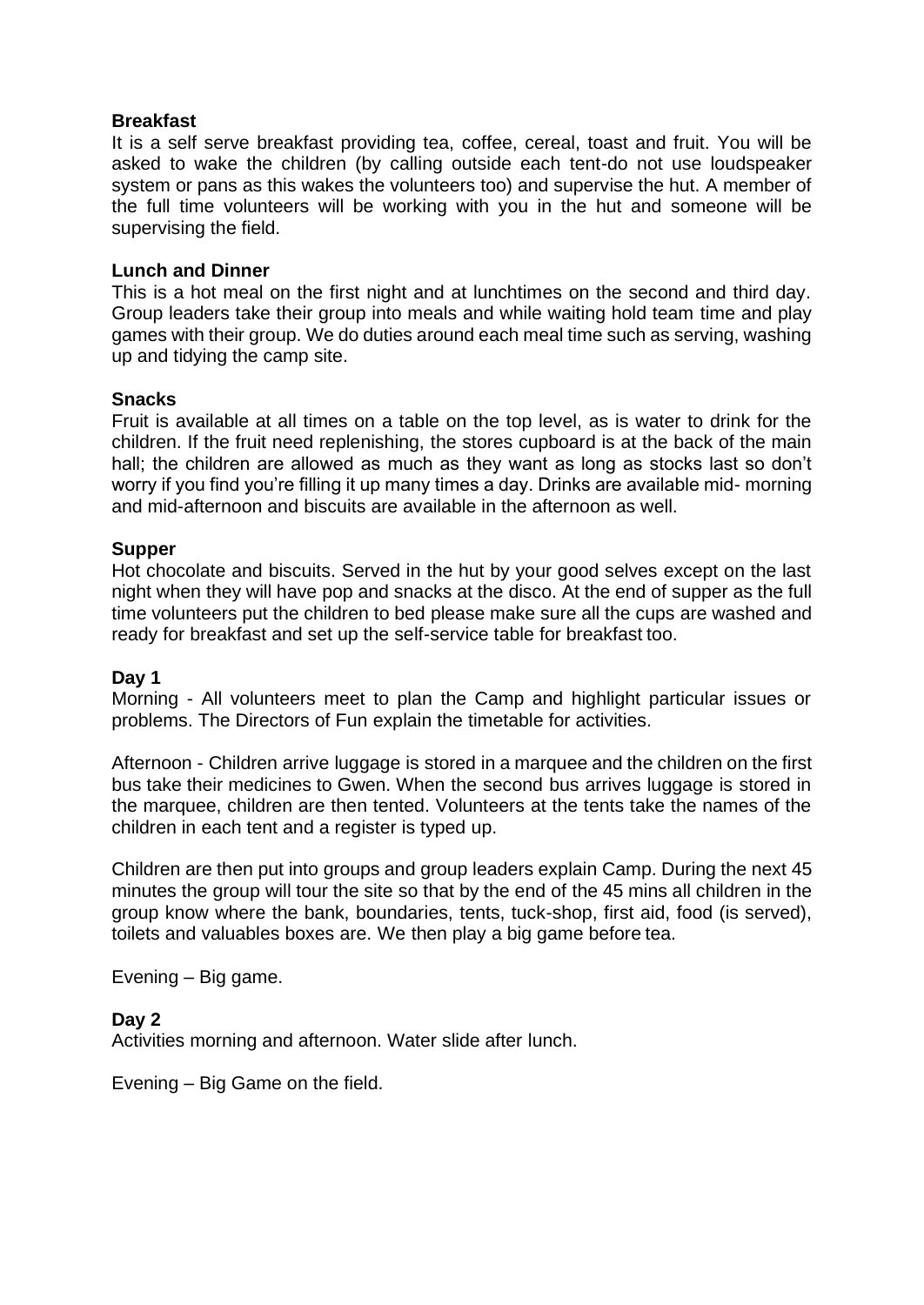# **Day 3**

Activities morning and afternoon. Water slide after lunch

Evening and evening duty – Disco followed by Camp fire. Supper served at disco.

## **Day 4**

A big game, tent inspection and medicines and personal stuff handed back.

Lunch and slideshow and home

# **SECTION 3 – USEFUL INFORMATION ABOUT CAMP**

This section gives more detail about different parts of Camp and how it works. There is a lot to remember, particularly when you are new so do ask other volunteers or Jane or Duncan if you are not sure.

# **Groups**

The children are split into groups so that they get to know 4 adults very well. They are in a group with the people in their tent. You will be a group leader with an experienced volunteer and take responsibility for a tent of children. It is the responsibility of the group leaders to talk to the children and make sure that they are OK and deal with any problems they have. It is important that you spend time with your group and tent group and get to know them well. The morning session and the times when waiting for meals are a chance to play games and involve all children. This is another chance to talk to the children and get them involved. This regular contact and interaction will help the homesick ones keep going and enjoy their holiday.

### **Homesickness** referred to as **HS**

This happens on every camp and often the child says they have a headache or tummy upset. They often take a while to say they are homesick. We do not use the word or suggest that they might be missing home and family as this can encourage them to feel worse. We are positive and cheerful and try to distract the child with activities, attention and conversation. If you suspect homesickness refer to Gwen or Fran and use the initials HS to avoid upsetting the child. Fran will provide a watch list for children who are struggling. Fran will also be in contact with the parents but leave it to Fran to discuss phoning home with the children.

### **Night Duties**

The security guard will be up all night throughout each Camp. In addition, 2 experienced volunteers support the guard. This is a rota of volunteers. This means that on the children's first night they do not go to bed until the children are settled and may get up early on their first morning if the children are very active. On the other 2 evenings they are on call and will be got out of bed in case of trouble.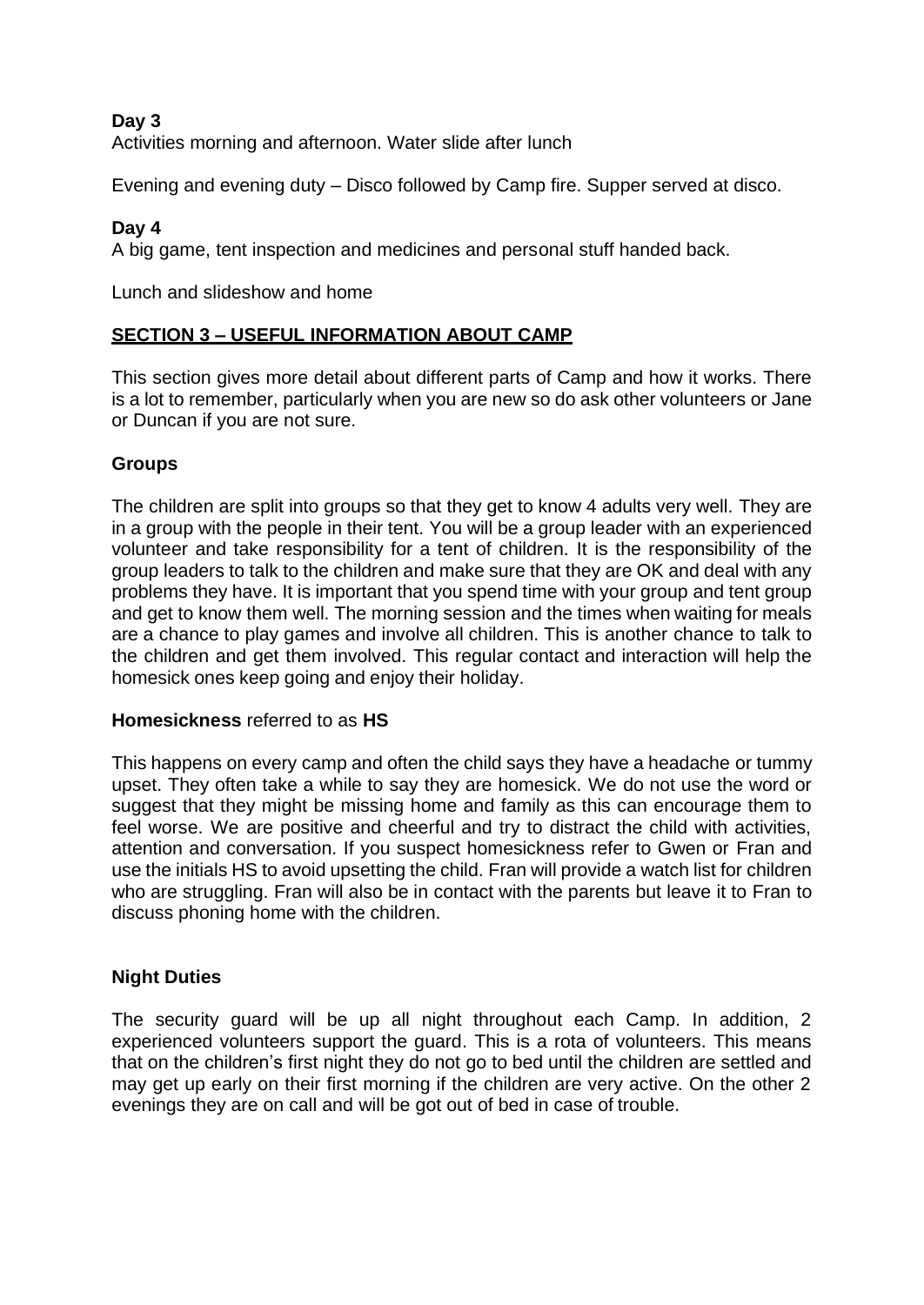# **Bed Wetting**

Lots of children wet the bed at Camp. If a child confides in you that this has happened, reassure them that this is a common event, get their name and tent number and ask them to roll up anything that is wet with their roll mat and leave it in the outer part of their tent. Tell them we will move and clean it discreetly a little later. *Do not do this yourself, tell your group leader!* We have lots of spare sleeping bags and roll mats.

### **First Aid**

The lead first aider is Gwen. No other member of volunteers should administer treatment or medication without her supervision.

All children's medication is kept in the first aid corner with some of it under lock and key. Volunteers should store their own medicines safely and, with permission, may use the safe storage facility. If you are under 18 and bring medicines, you should discuss this with Gwen.

Volunteers under 18: If you are feeling poorly or injure yourself, then seek advice from Gwen or Fran. Also, please make the first aider aware of **any** medicines you have with you (you may be asked to hand these in to be stored in the medicine cupboard).

Volunteers over 18: There's a basic supply of first aid equipment and simple remedies in a clearly marked box in the first aid corner for you to use. Please feel free to ask for advice or more remedies.

#### **Sun and Wind**

It gets very hot on the field but the wind can disguise this. Ensure that you and your group use sunscreen and drink plenty of water. Remind children to reapply after the water slide and regularly throughout the day. Encourage them to wear hats and play out of the sun if it is very hot. REMEMBER - SLIP, SLOP, SLAP! **SLIP** on a T/shirt **SLOP** on the sun cream **SLAP** on a hat.

#### **Health and Safety**

We have undertaken risk assessments on all areas of activity and these are held in the Camp office. You will always be on an activity with an experienced volunteer who will have read the full risk assessment for that activity. There are strict rules for cleaning and you must sign the cleaning log when you have competed tasks. Steve is the health and safety officer and will check up on this. The following lists of do's and don'ts are the key points to remember.

- If you see anything hazardous then stop the activity, make children safe and report it to Steve;
- Add a small amount of cold water to the children's tea and coffee and hot chocolate so that any spillages cannot burn;
- Use T towels and dish cloths only once and then put to wash;
- Tables and kitchen surfaces should be cleaned with spray cleanser;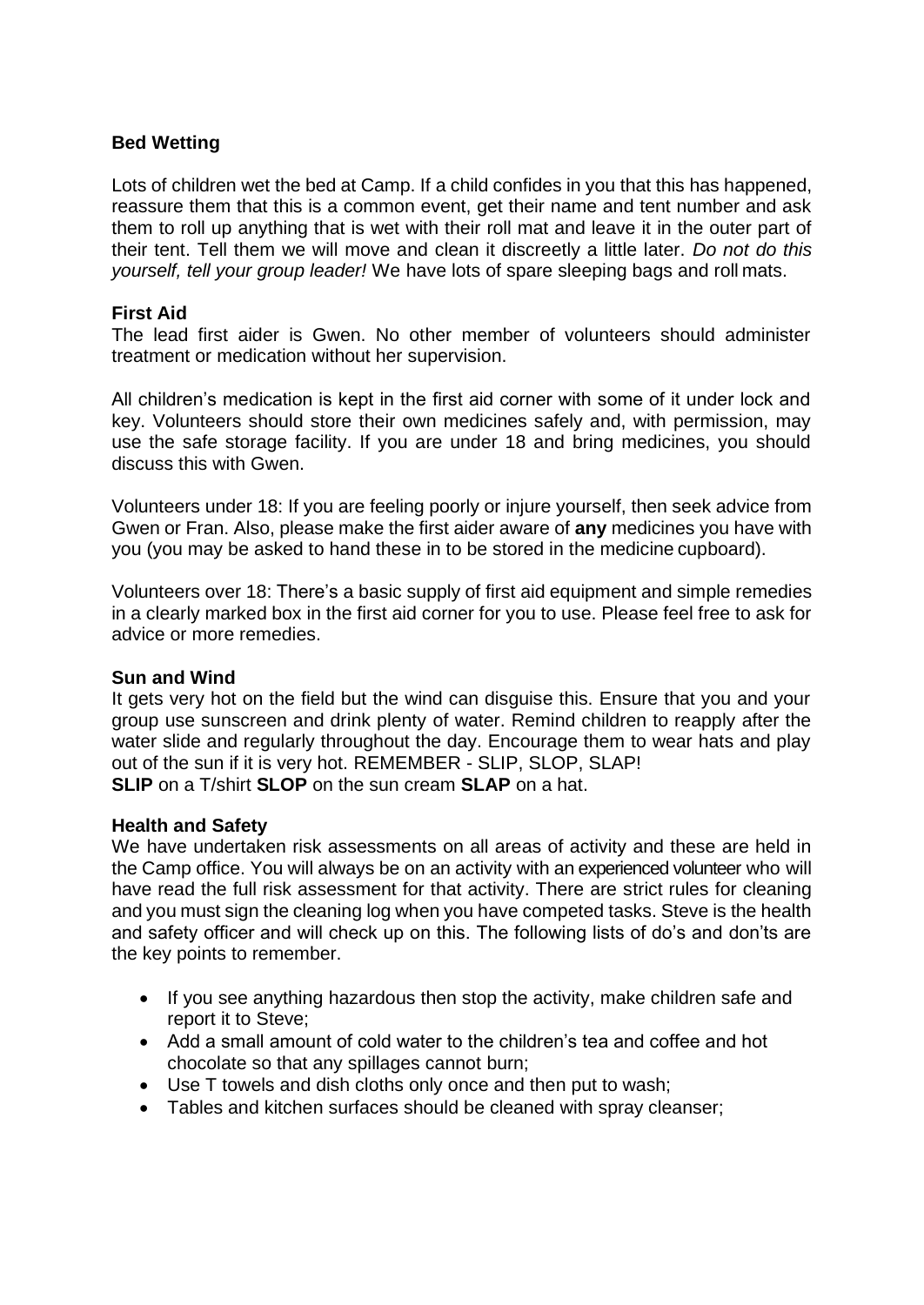- Children must wear helmets, elbow and knee pads on the bikes and wear a helmet on the unicycle;
- The waterslide must be supervised by someone who is over 18 and who has been trained;
- On the waterslide only one child at a time with hands in a fist and thumbs in to prevent broken fingers. These rules also apply to volunteers;
- Ensure that children wear shoes at all times to prevent stings and broken toes on tent pegs. This is very important when going to and from the waterslide. You must do the same
- At the Campfire do not go too close. Jane and Gwen will monitor the activity to ensure safety. A hosepipe is close by in case of accident.

### **Volunteers and children**

Do not get too familiar with the children. **You should not touch or hug them and you should ensure that all your contact with children is in full view of other volunteers. Do not enter a child's tent and do not send them to your tent.** The volunteer's areas and kitchen are out of bounds for the children. When playing games do not tackle the children or get rough with them. Do not pick up the children or give shoulder rides.

# **SECTION 4 – POSITIVE BEHAVIOUR**

The children are on holiday and the volunteers are at the Camp to provide a positive, bright and fun experience. No-one is a happy camper if all you do is shout and make negative comments to the children or other volunteers; it brings us and them down.

There will always be children on camp who push the boundaries. Confidence and consistency from the volunteers will help the more challenging children feel it is unnecessary to test the limits. To create confidence and consistency we all need to know the procedures and follow the same practice:

- Volunteers and children will be wearing name badges at all times. Try to learn as many of the children's names as possible especially those in your group. This is more respectful than 'OI YOU' and makes them feel known. "Young man" or "young lady" are good alternatives if you are struggling;
- When we are speaking to the whole group all volunteers should support the person who is speaking. Volunteers should spread out around the children to help them to listen and participate;
- Do not make a point of showing the child up. This creates a power issue and is unhelpful;
- If you see a child misbehaving, get the attention of the child in question and have a quiet word away from the others. This addresses the issue with the child but does not cause the child to lose face. If a situation becomes difficult or you are unsure about what to do then inform a member of volunteers.
- Children are prone to becoming overexcited, particularly in team games. This can lead to accidents. These can be avoided by giving a